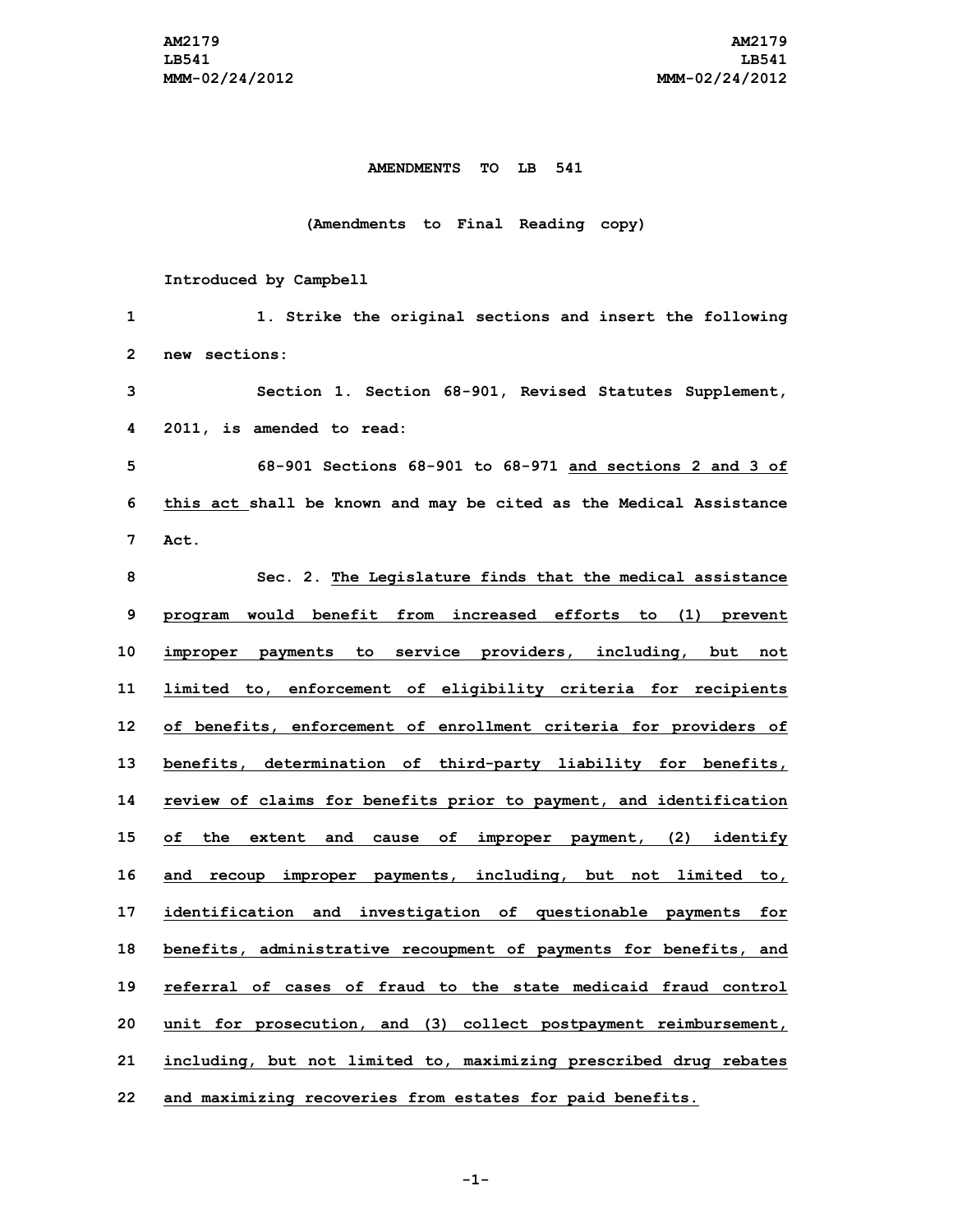**Sec. 3. (1) The department shall contract with one or more recovery audit contractors to promote the integrity of the medical assistance program and to assist with cost-containment efforts and recovery audits. The contract or contracts shall include services for (a) cost-avoidance through identification of third-party liability, (b) cost recovery of third-party liability through postpayment reimbursement, (c) casualty recovery of payments by identifying and recovering costs for claims that were the result of an accident or neglect and payable by <sup>a</sup> casualty insurer, and (d) reviews of claims submitted by providers of services or other individuals furnishing items and services for which payment has been made to determine whether providers have been underpaid or overpaid and take actions to recover any overpayments identified. (2) The department shall contract with one or more persons to support <sup>a</sup> health insurance premium assistance payment 17 program. (3) The department may enter into any other contracts deemed to increase the efforts to promote the integrity of the medical assistance program. (4) Contracts entered into under the authority of this section may be on <sup>a</sup> contingent fee basis. Contracts entered into on <sup>a</sup> contingent fee basis shall provide that contingent fee payments are based upon amounts recovered, not amounts identified, and that contingent fee payments are not to be paid on amounts subsequently repaid due to determinations made in appeal proceedings. Contracts shall be in compliance with federal law and regulations when**

**-2-**